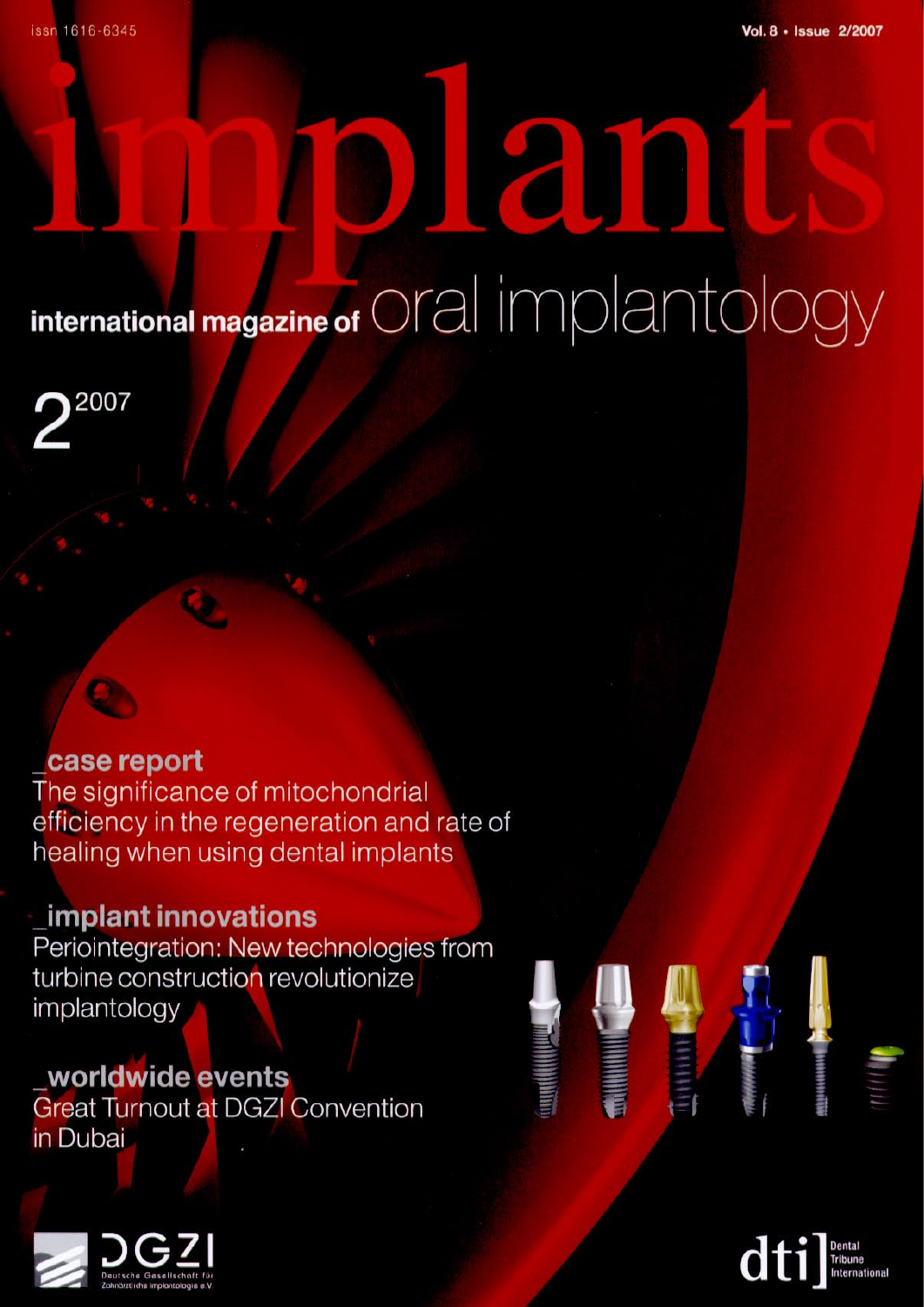# The anterior maxillary implant and a high laugh line: Often a great challenge

**author** Bert Eger (DMD), Germany

This case report is based upon a speech held at the 36. International Annual Congress of DGZI in Munich on 13th of October, 2006.

Placing an implant in the anterior sector of the maxilla with clear indication poses a great challenge in most situations, especially when the patient shows a high laugh line and the treatment has been delayed. Today, however, osseointegration is no longer the only criterion when assessing the outcome of an implant treatment: The aesthetic result has become just as important. In the following, a passionate mountaineer explains two completely different initial situations after the loss of the upper left lateral incisor, and its replacement.

#### **\_Teufelsberg Mountain, 120 m, Berlin, uncomplicated**

Especially when critically evaluated, there are not many clear indications for an immediate load implant in the anterior sector of the maxilla. Furthermore, one must differentiate between immediate treatment and immediate load. A possible bone loss and the surrounding soft tissues should be analyzed presurgically.

Our 37-year-old Prophylaxis Assistant had previously had an apicoectomy of the upper left lateral incisor. This apicoectomy was implemented up to



00 I

implants **<sup>2</sup>**\_2007

the level of the cast crown. Afterwards, the tooth was clinically without symptom. However, after about 15 years it became increasingly loose and finally reached a looseness of level 3, while being free of irritation periapically. This was most likely caused by the extreme ectomy. (Fig. 1)

Despite the low apical brightening we extracted the upper left lateral incisor, protecting the patient with antibiotics (Penicillin 1.5 Mega), and immediately inserted a NOBEL PERFECT implant 5.0 x 13 mm. The previous crown was separated from the extracted tooth and set upon a temporary titanium abutment to be used for about 6 weeks. (Fig. 2) In order to guarantee an immediate treatment, but not an immediate load, the crown was not only screwed upon the implant, but the loads were distributed onto the neighboring teeth with help of DUALZE-MENT. Furthermore, we deliberately let the temporary crown end above the gingiva line for the first 6 weeks in order to avoid irritations of the gingiva during the highly sensitive healing phase. (Fig. 3)

After six weeks, the radiograph showed a healing process without complication. (Fig. 4) This was also affirmed by the pinkish shade of the gingiva encountered when removing the temporary abutment. (Fig. 5) 7 weeks after the permanent abutment was affixed, the final photograph (Fig. 6) shows an excellent result.

However, the treatment was comparatively un-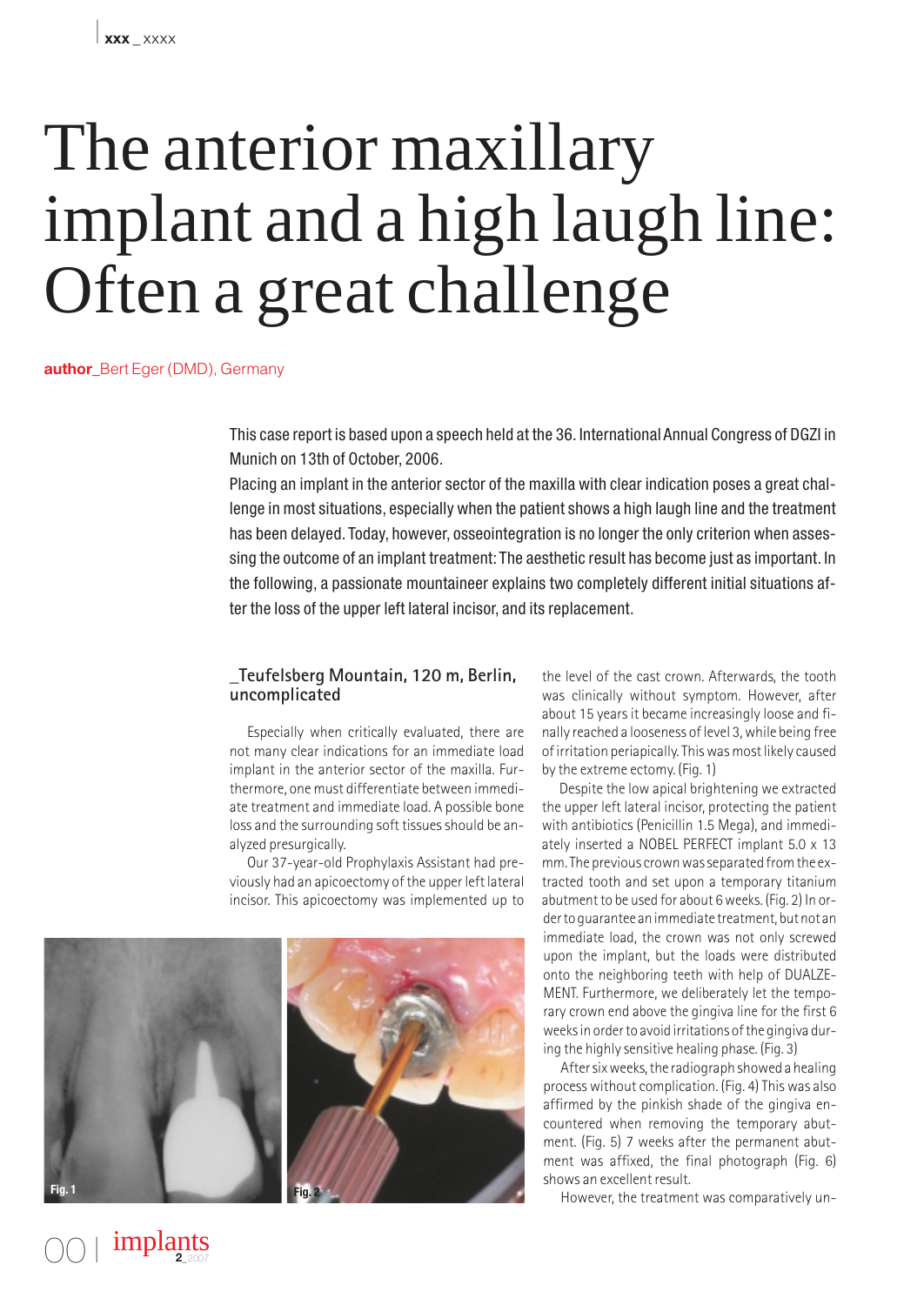complicated, just as the ascent of the Teufelsberg in Berlin...

#### **\_K2, 8,611 m, Pakistan, most challenging peak in the world**

When planning implantions in the anterior region of the maxilla, the surgeon should previously analyze the bone topography as well as the surrounding soft tissue. In the case of a 38-year-old woman described in the following, the upper left lateral incisor had been extracted. (Fig. 7) The laugh line is high and the radiograph showed a buried root, which caused the formation of a fistula. (Fig. 8) Even without a CT, the experienced implantologist can vaguely discern a significant facial retraction with loss of the labial substantia compacta. (Fig. 9) All augmentations were to be carried out in a sterile environment. We removed the buried root under local anasthesia. Six weeks later, while protecting the patient with antibiotics, we opened a gingiva flap, proving the assumption that the facial osteon was almost completely gone. (Fig. 10) When finding an alveolar ridge with a thickness of 1-4 mm, it is the prevailing opinion that neither an augmentation with particulate augmentation material alone, nor an alveolar bougienage with os-





teotomes nor a distraction osteogenesis (single implant!) are possible. After thorough consultation on different bone augmentation materials, the patient decided on using CERASORB (synthetically manufactured tricalcium phosphate). The labial cavity was filled with this bone augmentation material, the material was protected by a membran (GORE OSSEO-QUEST, absorbable, barrier function for 6 months) and fixed with absorbable pins (Bio Tack). (Fig. 11)

After four months we reopened the flap (membrane and pins were not yet completely absorbed) (Fig. 12) and freed the surgical field of any granulations. Thus having provided a spacious basis for the osseointegration of the bone block to be transplanted, we removed it from the right side of the patient's

**implants**  $\bigcirc$